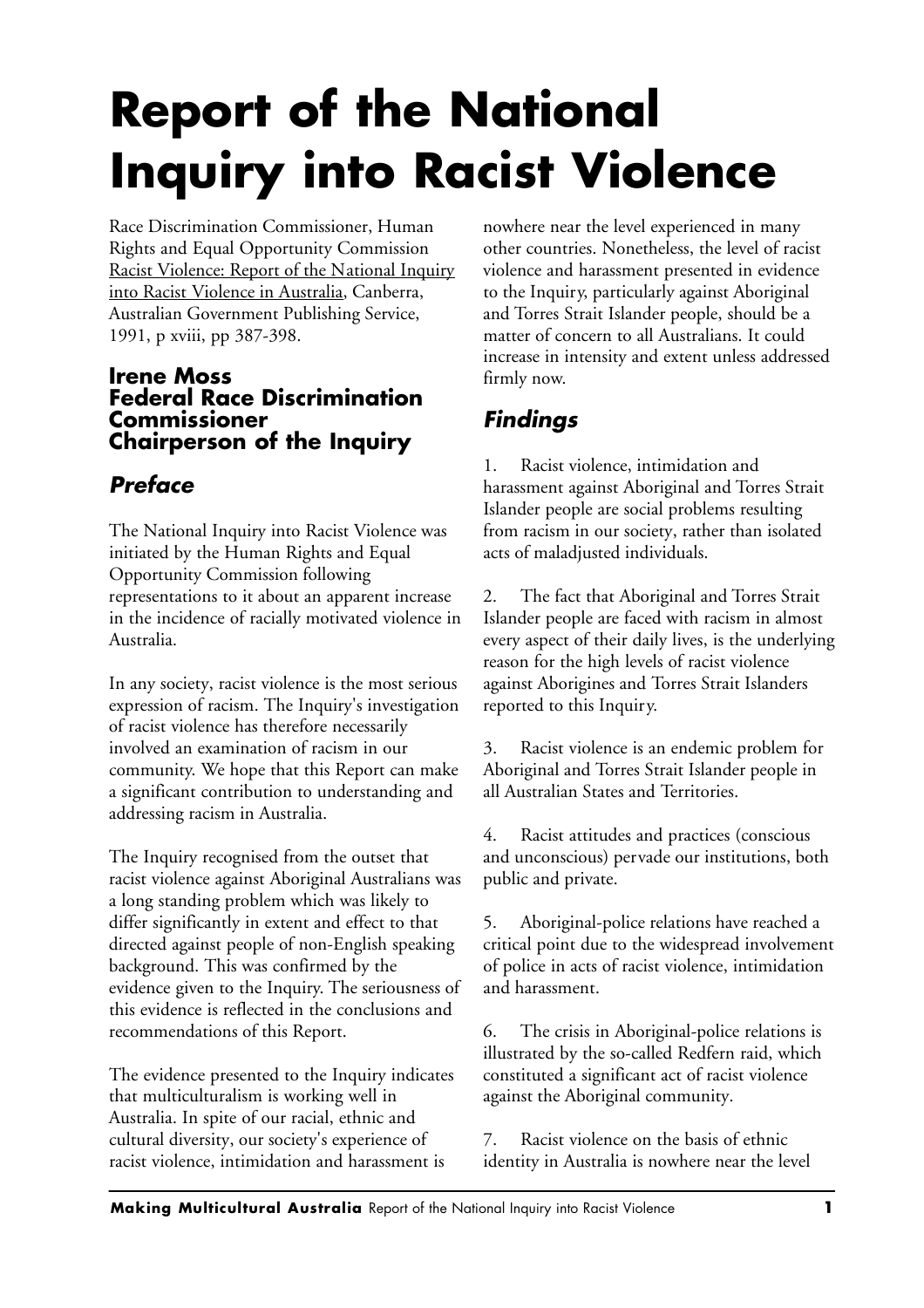that it is in many other countries. Nonetheless it exists at a level that causes concern and it could increase in intensity and extent unless addressed firmly now.

8. The existence of a threatening environment is the most prevalent form of racist violence confronting people of non-English speaking background.

People of non-English speaking background are subjected to racist intimidation and harassment because they are visibly different. For recent arrivals, unfamiliarity with the English language can exacerbate the situation.

10. The perpetrators of racist violence against people of non-English speaking background are generally young, male Anglo-Australians. There have, however, been some notable exceptions.

11. In public places racist violence usually takes the form of unprovoked, 'one-off' incidents by strangers.

12. Neighbourhood incidents are more likely to be sustained campaigns by perpetrators known to the victim.

13. Social, economic and international crises produce a climate which is conducive to the most extreme form of racism - racist violence.

14. On the whole, public authorities do not respond effectively to reports of racist violence.

15. The activities of extremist groups, which have become more violent in recent years, constitute a small but significant part of the problem of racist violence in Australia.

16. The activities of extremist groups, some of which have resulted in prosecutions, show a close connection between racist propaganda and racist violence.

17. In assessing the extent of organised racist violence, it is important to acknowledge the role of long standing racist organisations which do

not perpetrate violence themselves, but nevertheless provide the impetus for others. These organisations essentially incite and maintain prejudice.

18. Anglo-Australians who are supporters or members of anti-racist organisations are subjected to racist violence because of their political beliefs and advocacy of human rights.

#### *Recommendations*

1. That the Federal Government accept ultimate responsibility for ensuring, through national leadership and legislative action, that no person in Australia is subject to violence, intimidation or harassment on the basis of race.

2. That the Federal Government continue to pursue strategies to ensure the welfare and rights of all Aboriginal and Torres Strait Islander communities.

3. That any qualification on Australia's obligations under Article 4(a) of the Convention on the Elimination of All Forms of Racial Discrimination be removed.

4. That the Federal Parliament enact in the Federal *Crimes Act* 1914 a new criminal offence of racist violence and intimidation.

5. That the Federal *Crimes Act* be amended to create a clearly identified offence of incitement to racist violence and racial hatred which is likely to lead to violence.

6. That the Federal *Racial Discrimination Act* 1975 be amended to prohibit racist harassment.

7. That the Federal *Racial Discrimination Act* be amended to prohibit incitement of racial hostility, with civil remedies similar to those already provided for racial discrimination.

8. That Federal and State *Crimes Acts* be amended to enable courts to impose higher penalties where there is a racist motivation or element in the commission of an offence.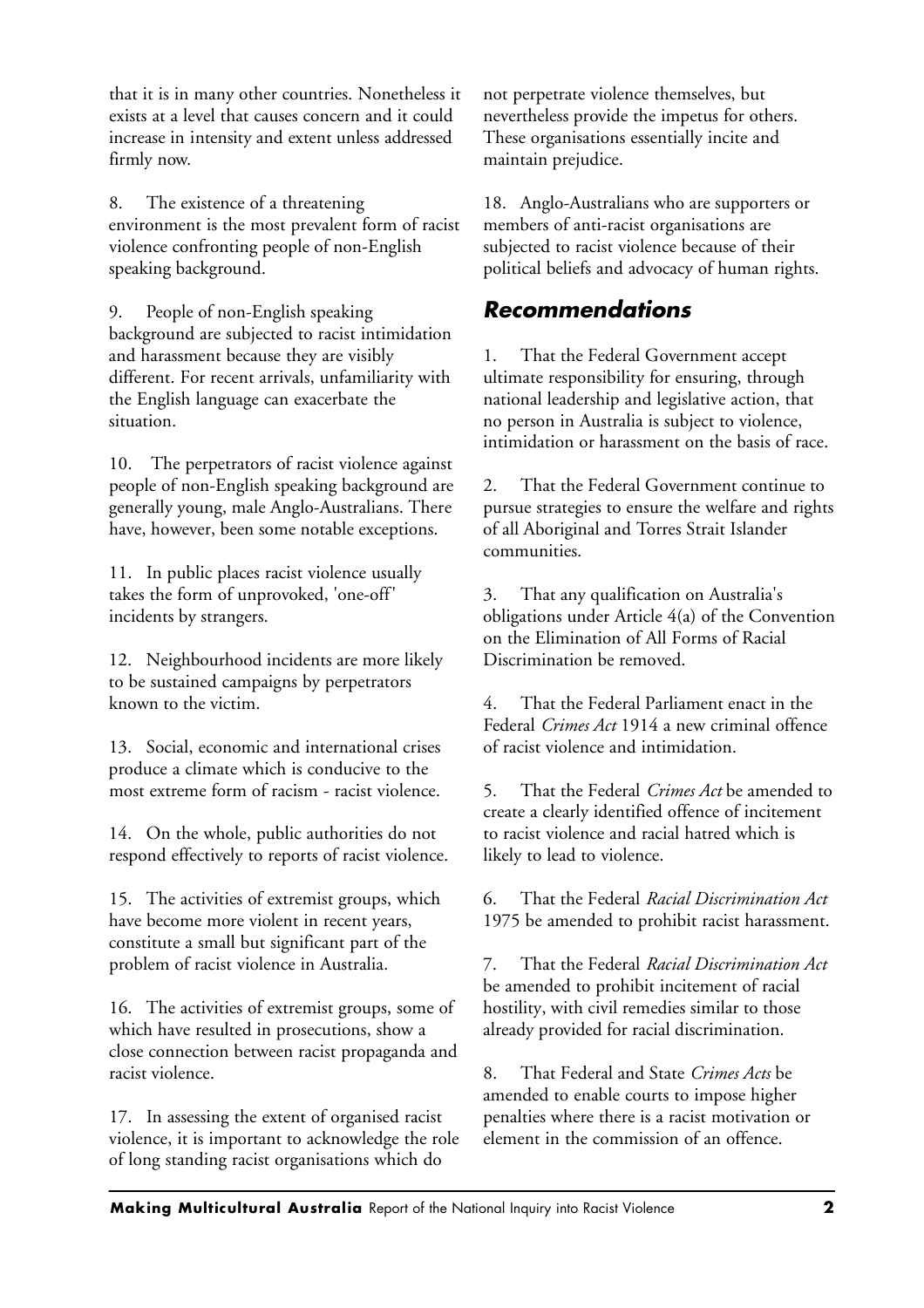9. That the prohibition of racial discrimination in the enjoyment or exercise of human rights and fundamental freedoms in section 9 of the *Racial Discrimination Act* be extended to cover discrimination against those who have advocated against racism and supported anti-racist causes; and that the new provisions for remedies for incitement of racial hostility and harassment also provide coverage for such advocates.

10. That the Federal *Racial Discrimination Act* be amended to provide that discrimination against or harassment of a person on account of that person's religious belief be prohibited where the religious belief is commonly associated with persons of a particular race or races or of a particular ethnic group or groups and is used as a surrogate for discrimination or harassment on the basis of race or ethnicity.

11. That, following amendment of the *Racial Discrimination Act* with respect to incitement of racial hostility and racist harassment, the Race Discrimination Commissioner be given the power to refer to the Director of Public Prosecutions potential criminal cases identified in the handling of complaints.

12. That the Australian Law Reform Commission's recommendation concerning statutory entitlement to interpreters be implemented with the further provision of a discretionary entitlement to an interpreter for a party who does not give evidence but is unable to understand court proceedings.

13. That a national registration system for interpreters be established, to include specialist registration of legal interpreters, who would be required to meet strict standards in language skills and adequate knowledge of the judicial system, legal terminology and the role and ethical responsibilities of interpreters.

14. That barriers to more representative jury selection be removed and information and education be provided to enable all members of the community to handle jury duty.

15. That objection to a potential juror on the ground of ethnic or racial background be prohibited.

16. That uniform national procedures for the collection of statistics on racist violence, intimidation and harassment be developed, and that the incidence of racially-based crime in Australia be reported upon annually by an appropriate Federal agency.

17. That Federal and State police record incidents and allegations of racist violence, intimidation and harassment on a uniform basis, and that such statistics be collected, collated and analysed nationally by the appropriate Federal agency.

18. That Migrant Resource Centres, Aboriginal Legal Centres and community legal services accept complaints of racist violence, intimidation and harassment for referral to the police.

19. That the charters and roles of antidiscrimination bodies be extended to facilitate reporting to the police of incidents of racist violence, intimidation and harassment.

20. That authorities with the statutory role of investigating complaints against police officers (Ombudsman's Offices etc.) establish (where they have not already done so) designated Aboriginal and Islander investigatory positions with the sole function of following up complaints from Aboriginal and Islander people and designated Aboriginal and Islander education and information officers with the function of providing accessible information to Aboriginal communities in relation to police complaints mechanisms.

21. That police and other intelligence agencies accord a high priority to the investigation of racially motivated offences and racist groups and assist in ensuring the successful prosecution of such offences.

22. That statutory codes of practice be developed for police in relation to Aborigines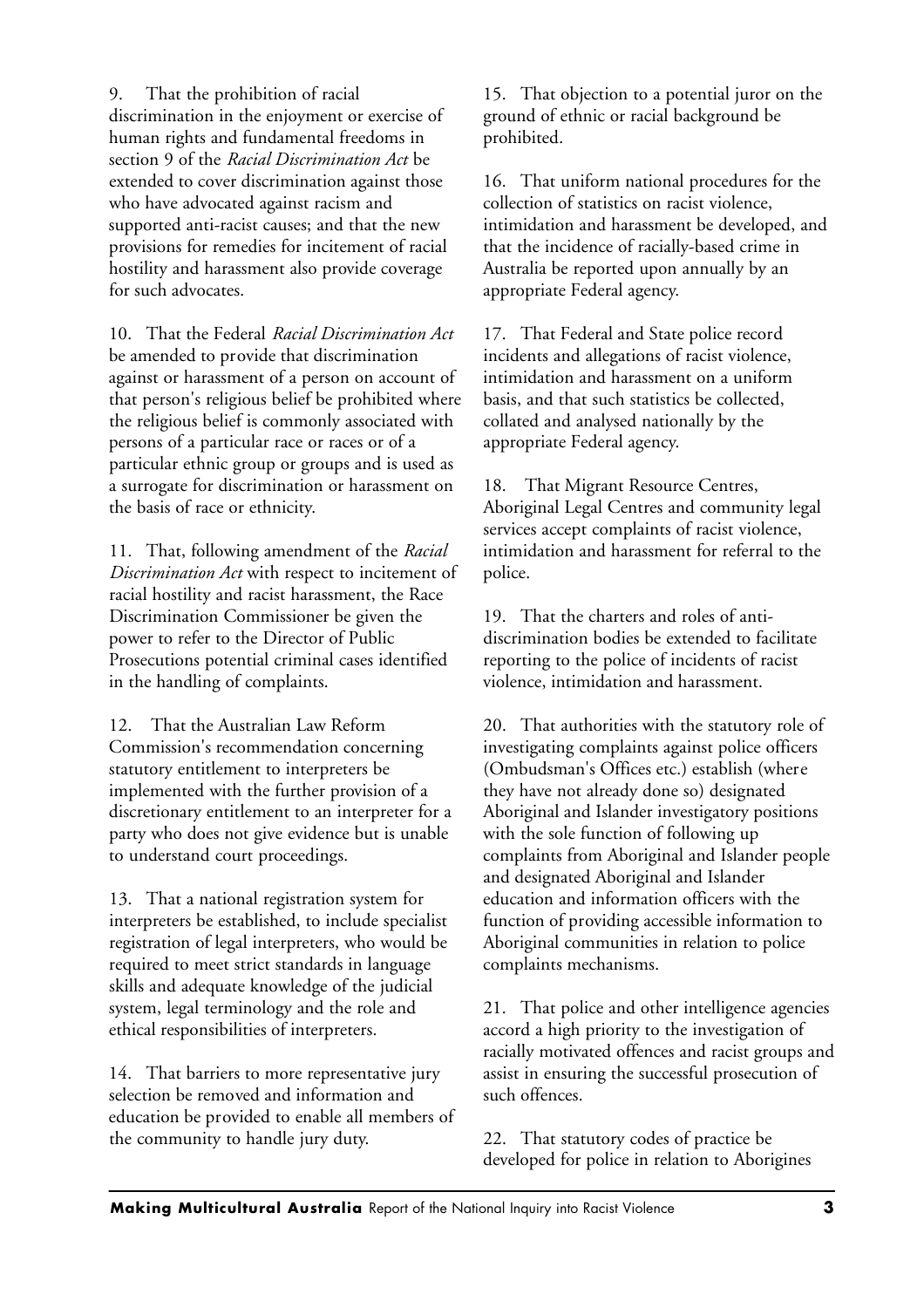and Torres Strait Islanders and people of non-English speaking background to ensure better protection of the rights of these people and clearer accountability of police.

23. That police operations reflect the principles of equity and equality towards people of Aboriginal and non-English speaking backgrounds and ensure that particular communities are not targeted for extraordinary policing measures.

24. That racist violence, intimidation and harassment by members of the police forces be considered a serious breach of duty and attract severe penalties including dismissal from the force.

25. That State and Federal police forces promote the establishment of community justice mechanisms in areas where such schemes would be appropriate.

26. That police training include appropriate education in cultural issues and community relations and provide for supervised placements in areas with significant numbers of persons of Aboriginal and non-English speaking backgrounds.

27. That the elimination of racist attitudes and practices be accorded an essential place in the recruitment and training of police, and that such attitudes and practices not be condoned in policing operations.

28. That the Federal and State police forces promote the recruitment of persons of Aboriginal and non-English speaking backgrounds, and provide special training programs to ensure that persons of those backgrounds are able to meet recruitment standards and prerequisites.

29. That people of Aboriginal and non-English speaking backgrounds be involved in the development of curricula and materials for police training in cultural issues and community relations, in the presentation of training programs and in the assessment of trainees.

30. That Federal and State police forces require experience and proven ability to work effectively with people of Aboriginal and non-English speaking backgrounds as prerequisites for promotion.

31. That public housing authorities develop and implement anti-racist policies and strategies for all housing estates, and especially those which have significant numbers of persons of Aboriginal, Islander and non-English speaking backgrounds.

32. That anti-racist strategies include the employment of bicultural and community workers, the establishment of structures to resolve disputes between neighbours and deal with racist harassment and violence, and the promotion of good community relations.

33. That managers of public housing authorities and estates be required to ensure that all residents are able to enjoy a neighbourhood free from racist violence, intimidation and harassment.

34. That the private housing industry develop and implement an anti-racist code of practice for it members.

35. That government authorities, especially road traffic authorities, increase security measures to prevent access to or release of personal information without prior notification and without proper cause.

36. That employer and employee organisations cooperate in the development and implementation of anti-racist policies and training programs to eliminate racism from the workplace.

37. That all industrial awards include provisions guaranteeing freedom from racial discrimination and racial harassment as a condition of employment and that such provisions be enforced.

38. That trade unions assist employers to take action to remedy situations of racial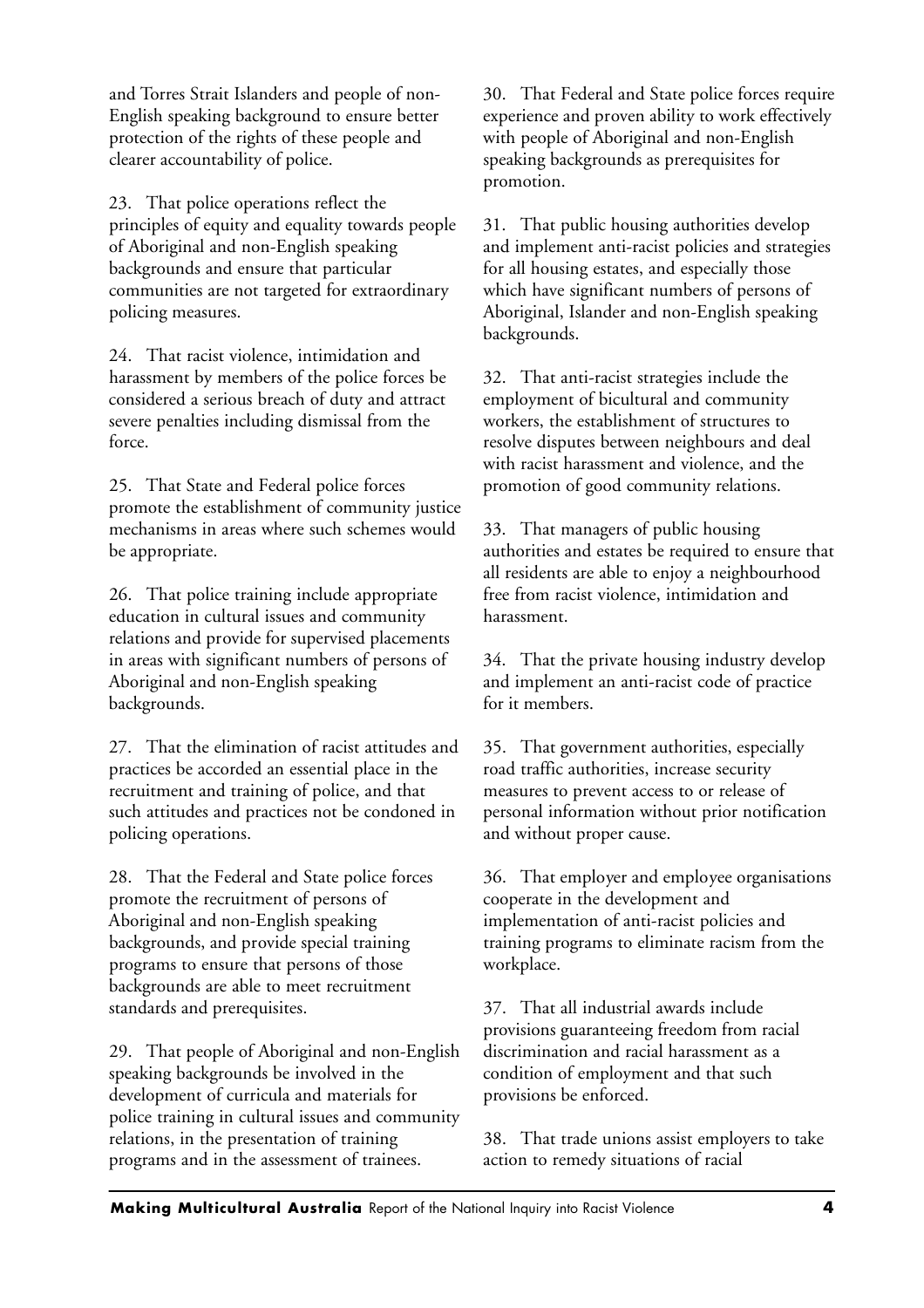discrimination and racial harassment in the workplace.

39. That government and non-government education authorities work with teachers and teacher unions, and with students, parents and community groups affected by racism to develop anti-racist education policies and formal grievance procedures to deal with allegations of racist violence, intimidation and harassment in schools.

40. That government and non-government school education authorities provide training to assist teachers to deal with issues of cultural difference and racism in the staffroom, classroom and playground.

41. That school principals ensure that allegations of racist violence, intimidation and harassment are taken seriously and resolved through grievance procedures, mediation and counselling.

42. That school curriculum initiatives on multicultural and multiracial issues be supported, evaluated and extended.

43. That education authorities with responsibility for technical, higher and adult education develop anti-racist policies and guidelines in consultation with the management, staff, students and unions involved.

44. That teacher education, social work, health education and other appropriate courses incorporate core units in cross-cultural studies and anti-racist strategies.

45. That government and non-government higher educational institutions and technical colleges establish formal mechanisms to investigate allegations of racist violence, intimidation and harassment of students and staff.

46. That the media strive for more balance in the reporting of race related issues and avoid sensationalist coverage of these issues.

47. That the media avoid the unwarranted introduction of race or ethnicity into a story, and particularly the unnecessary use of ethnicspecific labels in reporting on suspected or convicted criminals.

48. That media organisations establish clear policies or guidelines for the reporting of incidents of racist violence which encourage sensitivity to the potential impact of such reporting.

49. That the media use of the term 'Muslim', as in 'Muslim extremists' or 'Muslim fanatics', be avoided unless it actually refers to people who are most accurately identified by their religion.

50. That ethnic-specific labels be avoided wherever possible, particularly in headlines and that, where such labels are a necessary part of the story, they be as accurate and as specific as possible.

51. That when reporting on Islamic belief or practice, particularly on controversial issues like calls for a *jihad* (holy war), authoritative leaders of representative groups be consulted.

52. That Arab and Muslim organisations take a more active role in informing the media of community issues and concerns and ensuring that media outlets are aware of representative groups and appropriate spokespersons to be consulted when required.

53. That the Human Rights and Equal Opportunity Commission and other antidiscrimination bodies provide regular opportunities for consultation and exchange of views between the media and leaders of Arab and Muslim organisations.

54. That any proposal to modify or abolish the powers and processes of the Australian Broadcasting Tribunal take into account the need to retain an effective avenue for the handling of complaints of racism and racial vilification in the media.